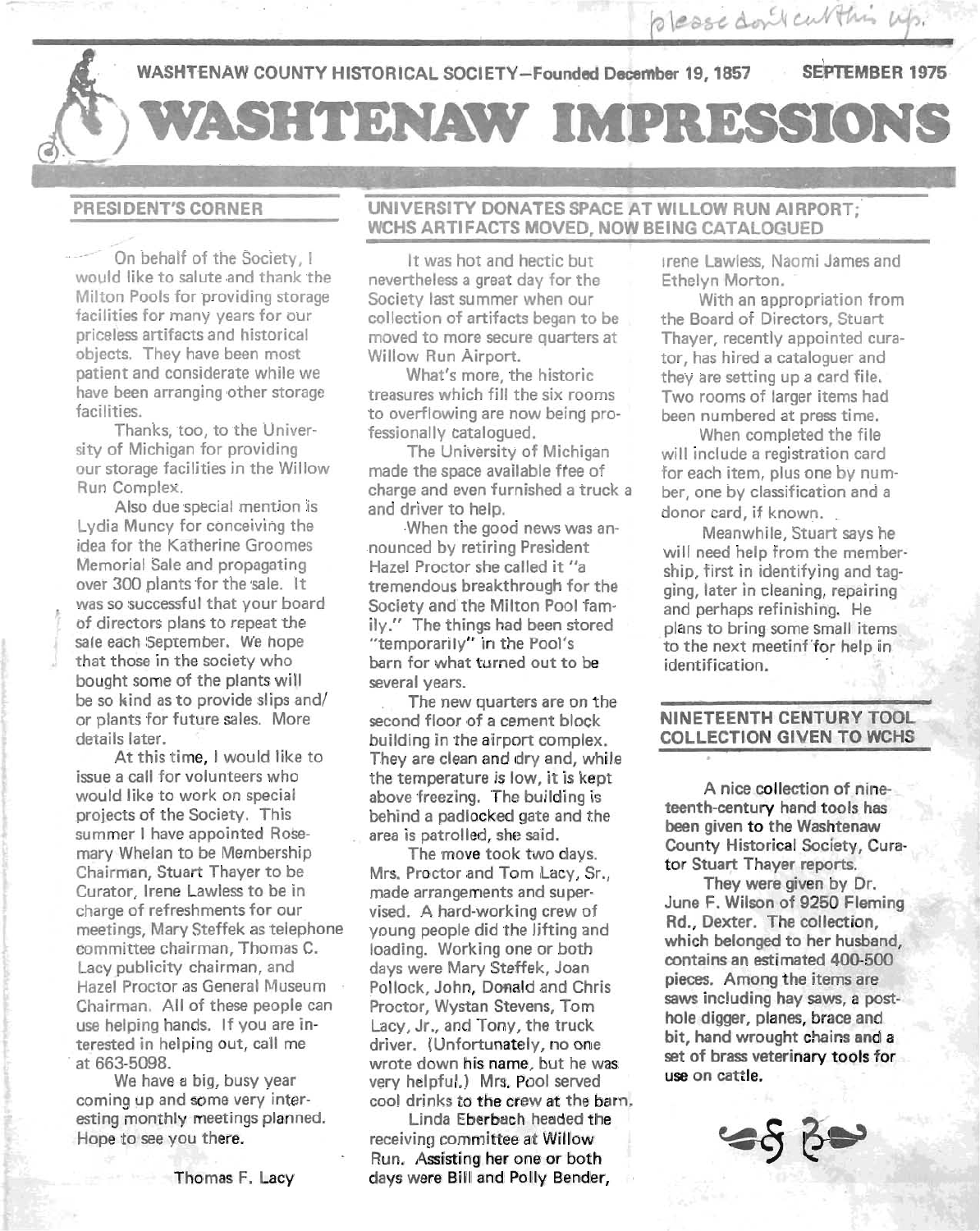

# **1975 TOUR VISITS FIVE CENTENNIAL FARMS --**

A beautiful day in June, a country-style chicken dinner, a huge jug of lemonade along the way. Those were finishing touches on the 1975 WCHS tour of centennial farms.

Centennial farms are so designated upon application to the Michigan Historical Commission when the land has been in the same family for 100 years or more. Such farms usually display a sign donated by the Detroit Edison Co. marking it as a centennial farm.

The tour turnout was larger than ever. A caravan of three chartered city buses, a U-M van and several private autos made the tour. City bus drivers negotiated the unaccustomed route on narrow country roads carefully, especially turning around in close quarters at the Ellis farm without hitting the mailbox. One bus had to be partly unloaded, however, before it could clear the hump in the church driveway for the homeward trip.

Stops were made at five farms north of Ann Arbor. Tourgoers saw large old farm homes, family antiques, and heard something about the history of the farm from the hosts.

The tour included the Braun Farm, 4175 Whitmore Lake Rd.; Ellis Farm, 6101 Brookville Rd.; Wessel Farm, 6500 Dixboro Rd.; O'Connor Farm, 2720 Five Mile Rd.; and the Leland Farm, 7285 Whitmore Lake Rd. Dinner was served at the Wesley United Methodist Church at Whitmore Lake.

The original 177 acres of the Braun farm was purchased in 1860 by John Braun. Thirty acres across the road were added later. The present brick farm home was built in 1866, replacing an earlier log cabin.

Brick was drawn by horse and wagon from Adrian-then a two-day trip-by John's sons, Frederick and Charles. Shortly

after the brick had all been . gathered at the site, John died of pneumonia.

Fortunately the family went ahead with the building plans. Walnut trees growing on the farm were used in the house and also for furniture. The furniture was made by Sauer Lumber Co. in Ann Arbor.

The present occupant of the Ellis farm, Stephen Ellis Carr, was called out of town unexpectedly, so tour-goers saw just the grounds and exterior of the home. Tom Lacy, who with his wife, Harriet, arranged the tour, explained a little of the history of the farm.

The Ellis family took up the land from the government and the original deed was signed by Andrew Jackson, descendants say. The family cleared the land, pulling out stumps with teams of oxen, and built a log cabin. Wolves could be heard howling outside at night.

Great-grandfather Ellis . claimed he could have bought the land on which the Detroit City Hall later stood "for a song" at the same time but turned it down because he did not want a swamp hole.

Dr. Ellis, grandfather of Stephen Carr, is said to have shot the last wild turkey in the area.

The Wessel's first purchased 100 acres in 1864, later adding 50 more acres. The original home forms part of the present house, occupied by the Elmer Wessel family.

Visitors saw buttermaking equipment-a cream separator, churn, wooden bowl and butter press, some Indian arrow-heads,



awls and scrapers found on the farm, as well as antique furniture . and household goods-sewing machine, coffee grinder, clock and kerosene lamps.

The original owner of the O'Connor Farm, James O'Connor, came from County Carlo, in Ireland with his wife, Mary O'Neal O'Connor. The ocean crossing took six weeks. On March 12, 1834, he bought 80 acres for \$125. The next year he added 40 more acres. He had chosen the land because of large areas of swamp grass available for cattle feed.

The family lived in a log cabin for a long time. Two other houses replaced it in turn before the present home was built in 1918.

In addition to farming, James O'Connor, taught the children in the area. He had been educated as he was to have become a priest. After his death, his wife is said to have slept with an axe under the bed because she feared the wolves. Two of their sons served in the Civil War.

The final stop was the Leland Farm which is familiar to many as the place on Whitmore Lake Rd. with the little house on the porch.

The little house is said to have been built by a man at the County Farm more than 100 years ago and has been on the porch ever since. Three were made and this is the last in existence. It has an upstairs and a downstairs but is not divided into rooms.

The original farm came down to the Lelands through the Osborn and Wheeler branches of the family. The farm, originally 110 acres, now is about 200 acres and is mainly a dairy farm.

Present farm operations on the working farms presented a vivid contrast to the farm life of a century or more ago which was being recalled to tour-goers.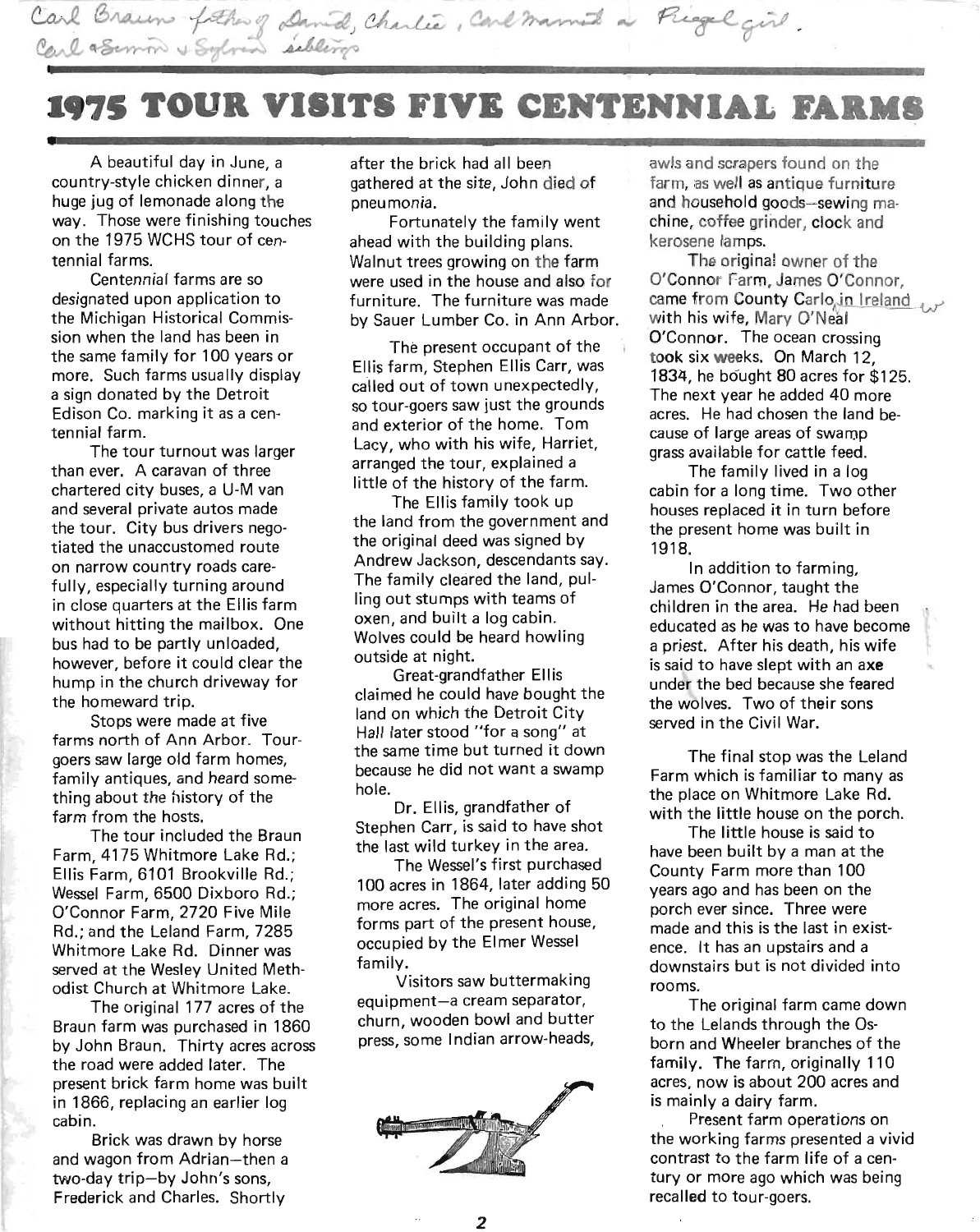They could see milking 1975 style, in a milking parlor, at the Leland farm, where milk is carried directly from the cow through pipes to electric cooling tanks in the milkhouse.

Large modern tractors and multi-bottom plows dwarfed the antique model the Braun's displayed and can do the work of several teams of horses that are pictured on the tour brochure. With them, there is little need of the iron dinner bell behind the Leland house which used to call the farm hands to meals. Besides the tractor-operator couldn't hear it anyway over the noise of his powerful machine.

Wheat used to be the main crop on the Braun and O:Connor farms 100 years ago when Washtenaw County was an important wheat growing area. Now corn is the dominant crop in the county. The Brauns also raise cucumber pickles on a large scale. Corn, wheat and oats are now raised on the O.Con- . nor farm, but like many other small farms, they are planted by a neighboring farmer, either on shares, as there, or for rent.

> While in the 1890's Brauns got only nine cents a dozen for eggs, some things were more' like today-when a mortgage was obtained to plant a large orchard on the Leland farm many years ago, the interest rate was 10 percent. (Until about 20 years ago, Lelands raised and sold a lot of apples on the Ann Arbor and Detroit markets.)

### LESS MUSIC IN FRONT

"The 1917 Ford car is less noisy than the old models, I see," said Peters.

"How is that?" queried Teters.

"Why, they've taken the brass band off the radiator."

# WCHS GAINS \$325 IN GROOMES MEMORIAL PLANT SALE THANKS TO LYDIA MUNCY'S GREEN THUMB

Lydia Muncy has a very green She gave a special thanks to thumb and thanks to her remark- all who contributed flower pots. able "thumb" the Washtenaw She would like to have thanked County Historical Society is \$325 them individually but many were richer.  $\qquad \qquad$  left without names.

Mrs. Muncy shared a love of The new-and old- plants plants with the late Katherine were all sizes from small to large Groomes, a life member who died and in-between. Some from a last March and left a large collec- large begonia were two feet high, tion of houseplants. The other types trailed even longer.

Marguerite Berg, of Ithaca, N.Y., can violets, azalea, poinsettia, Muncy agreed to take them and and several succulents and cacti conceived the idea of a plant sale including Christmas Cactus. to benefit WCHS. Assisting Mary Steffek with

3 under the portico of Ann Arbor mary Whelan and her daughter, Federal Savings & Loan on Liberty Elizabeth, and Jean Lau and her St. It was a blooming success daughter, Amy. (The Laus are

enough new plants from the Proctor helped with the finances. Groomes household collection to But by far the biggest thanks closer to 400 but she lost count who spent most of the summer as they were being moved to the slipping, potting and watering sale! She plans to bring at least plants. It's not easy to get a two dozen remaining plants to plant sitter for 300-400 plants

Mrs. Groomes's daughter, The collection also included Afrihated to throw them out. Mrs. spider plant, two varities of hoval

The sale was held Sept. 2 and the sale were Board member Rose-Chairman Mary Steffek reports. not even members.) Tom Lacy, Mrs. Muncy propagated Sr., moved the plants and Hazel

total well over 300. It may be go from the Society to Mrs. Muncy the next meeting.<br>while you go on vacation.

# THOMAS F. LACY ELECTED PRESIDENT OF SOCIETY CONSTITUTION, BY-LAWS REVISED AT ANNUAL MEETING

The Washtenaw County Historical Society elected Thomas F. Lacy president for the coming year and adopted a revised constitution and by-laws at its annual meeting June 12.

Dave Pollock was elected vice-president, Ethelyn Morton, secretary, and Hazel Proctor, treas· urer. Elected to the Board of Directors were Irene Lawless, Mary Steffek, Rosemary Whelan and Frank Wilhelme.

Retiring President Hazel Proctor was presented a gavel in appreciation of her two years leadership.

The revised constitution officially inserts "County" into the name of the Society, establishes an executive vice-president, begins the fiscal year January 1 instead of July 1 and sets a quorum

at ten percent of the members in good standing.

The Board, assisted by other members, spent more than a year go going over the documents to make sure they are adequate for the future when the Society hopes to establish a county museum.

## 'DETROIT OBSERVATORY' TO BE OCTOBER TOPIC

The October meeting of the Washtenaw County Historical Society will be at 3 p.m. Sunday, Oct. 19, at the old University Observatory on Observatory St.

Prof. Albert Hiltner, chairman of U-M Astronomy Department, will talk about the plans for restoration of the building which is widely known as the "Detroit Observatory".

From Ford Smiles: All The Best Current Jokes About A Rattling Good Car, gathered by Carleton B. Case, Shrewllsbury Publishing Co., Chicago, 1917.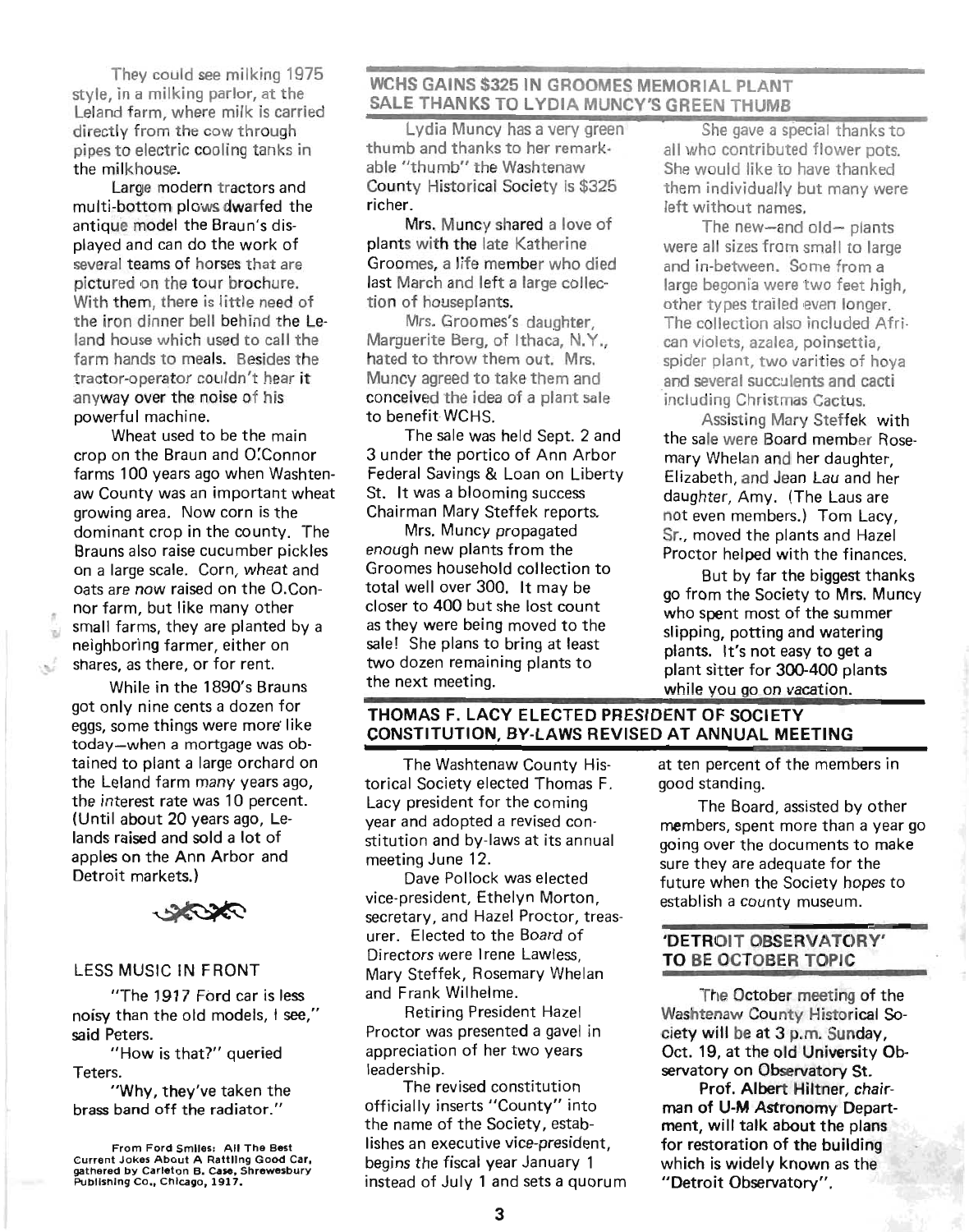# **JUDGE CAMPBELL SHOWS EARLY WASBTENAW SCENES**

Circuit Judge Ross W. Campbell began his entertaining slide tour of old Washtenaw County scenes at the May meeting of the Washtenaw County Historical Society by reading the following poem:

### "Michigania"

Come all ye Yankee farmers who'd like to change your lot, Who've spunk enough to travel beyond your native spot, And leave behind the city where pa and mammy stay, And follow me and settle in Michigania.

Upon the River Clinton, way through the country back

There is the shire of Oakland, the town of Pontiac,

Which springing up so sudden, scared wolves and bears away Which used to roam about there, in

Michigania....

Or if you'd rather go to a place called Washtenau (sic),

You'll find upon the Huron such land you never saw,

Where ships come to Ann Arbor, Right through La Plaisonc Bay (sic) And touch Ypsilanti in Michigania.....

He ran across it in a copy of the Saline Observer which got it from Harold Vaughan of the Saline Valley Farms. It was said to have been written by Sherman M. Pearsall at Scipio, N.Y., in 1838.

While the writer was a little ill-informed about Washtenaw, we can't fault his enthusiasm for our state. But as Judge Campbell pointed out the precise geography of Michigan was not known even to mapmakers then. An 1836 guidebook map shows a misshapen west coast of Michigan and nothing north of Bay City but a large area called Michilimackinac. Only the southern half of the lower peninsula was marked out into counties and towns.



This crew of relatives and neighbors helped butcher hogs at the Fred Fiegel Farm, 6050 Jackson Rd., on January 22, 1919. Shown (left to right) are Fiegel, Erwin Hack, George Steeb, Adolf Frey, Hilda and Minnie Fiegel and Ed Hack. Pictures courtesy of Mrs. Karl Geiger, the former Lydia Fiegel.

He also noted that tolls in 'Main and Miller Ave.) where he

Judge Campbell who has had wheel bike. a long interest in local history State St. with students wearcomes by it quite naturally.  $\Box$  ing "mortar boards". Some of his ancesters settled in the Inside view in the old homecounty in 1826, 12 years before opathic hospital (North Hall). the New York poet tried to boost "Michigania" to prospective settlers.

He has had many old pictures he owned and borrowed made into slides. He showed a selection of them, starting with the first court house built in 1834 for \$5,350. It was a little building on the N. Fourth Ave. side of the old Court House Square. Cords of firewood were piled nearby to warm it.

Other court house views included the beginning of construction on the second or "old" courthouse with the dome in 1877, the lawn crowded with people on the Fourth of July, Presidential Candidate William Jennings Bryan on the steps, and a group of high wheel bicyclists on the steps.

Other Ann Arbor scenes: Main St. in 1870 with board sidewalks, hitching posts and gas lights.

Dr. Chase's Steam Printing House (northwest corner of N.

1836 were listed in pounds and published his famous receipt book. shillings, rather than dollars and Ann Arbor's own late U-M regent cents. Junius Beal is in front with a high

Fire Department horses on the run in 1910.

Perhaps one of the most unusual pictures was of Alpha Washtenaw Bryan (the first white child born in the county in January 1824) sitting by the fireplace inside the log cabin which was once at the old fairgrounds (Burns Park).

Ypsi scenes included the Hawkins House (hotel) in 1860; Michigan Ave., which was wide enough for farmers to park their horses and buggies diagonally: the water tower, the Normal College (EMU), the C.L. Yost livery and feed barns with interurban tracks in front, presaging the decline of livery barns; and the interior of a "shaving parlor" with a stovepipe running across the room near the ceiling and the canary cage draped to protect the bird from the flash of the flash powder.

Roberts Tavern on Michigan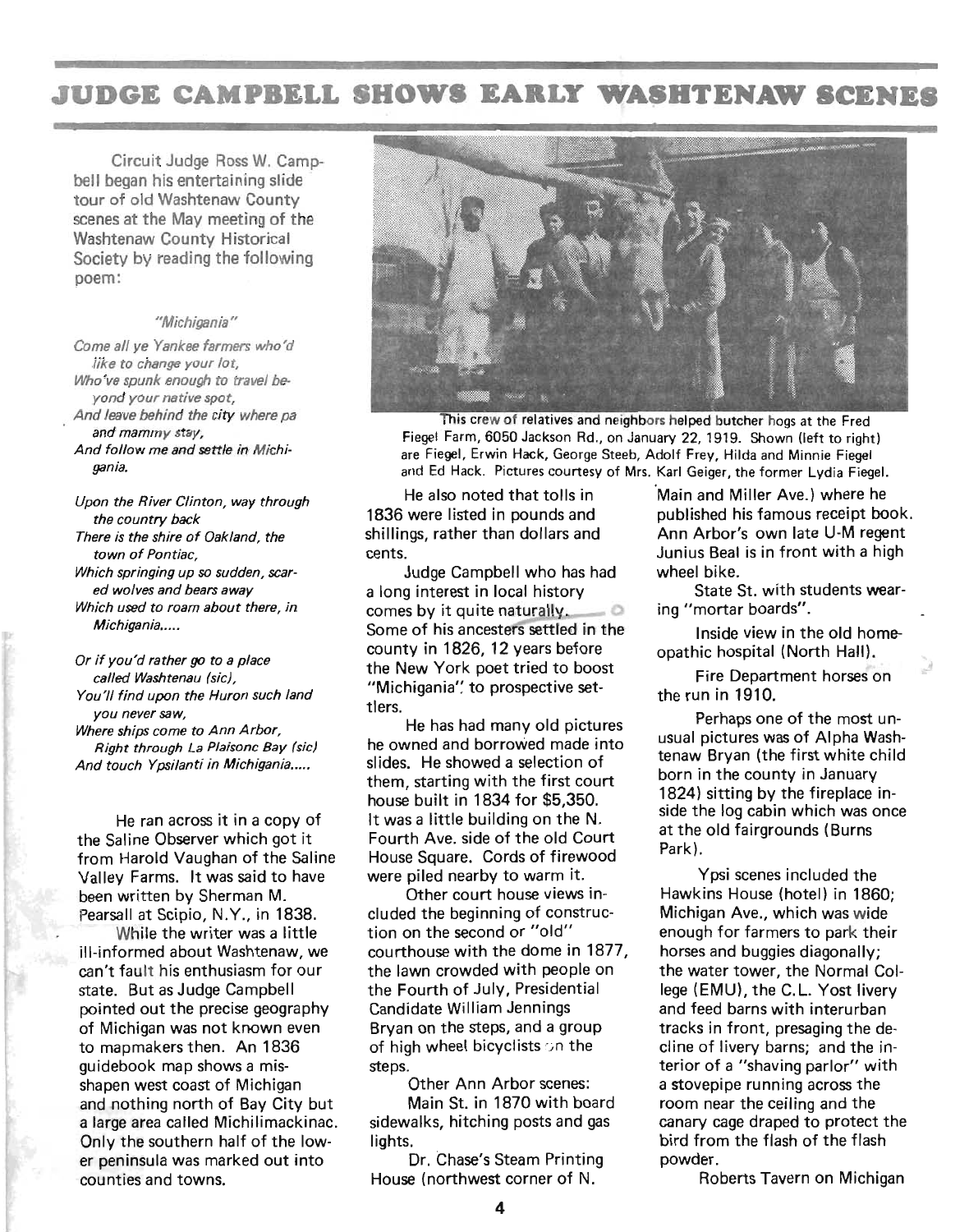Ave. at Carpenter Rd. (northeast corner) was one of the old stage coach stops along the "Chicago Road" along which settlers came to find land. Such inns were spaced about 10 miles apart on the toll roads, he said.

The slide tour included street scenes and buildings in Dixboro, Saline, Milan, Manchester, Chelsea Dexter and Whitmore Lake.

There were farm scenes of butchering, threshing grain with horses in 1873, a horsedrawn cutter and a surrey with fringe on top.

The Lake House hotel at Whitmore Lake recalled the days when train loads of people came from all over southeastern Michigan and northern Ohio to Whitmore Lake. It once had three hotels.

A carved bar from a tavern in Dexter recalled the days when there were 13 taverns there. The Judge Dexter home, now U-M aprtments, was named Gordon -Hall by Judge Dexter from his mother's maiden name, Judge Campbell said.

After Webster township was named in 1834, someone wrote to Senator Daniel Webster to tell him about it. He sent a \$100 to be used to found a church. The Webster Church is the oldest building in continuous use in Washtenaw County.

An 1848 picture of a log cabin built by Johan Spathelf in Freedom township reminds us of the austerity of pioneer life. Glass was a precious commodity and there was only one small window right next to the door. There it served a double purpose, the speaker noted. Besides letting in a little light, the occupants could see who was outside. Even at that they were better off than some cabin dwellers who had only oiled paper at the window to let in light and a blanket hung over the door to keep out the cold. If there was a door it was often hung on leather hinges because metal too was scarce.



Holding a string of "broadwurst" or pork sausage are (lett to right) Fiegel, Steeb and Ed Hack. In the thrifty German tradition, the Fiegels cleaned their own casings from the intestines.

### NEW WCHS PRESIDENT HAILS FROM SPOKANE; COLLECTS RARE DECOYS AS HOBBY

The new president of WCHS, Thomas F. Lacy, is a native of Spokane, Wash. with ancestral roots in Ann Arbor township.

. He joined the society about six years ago, and served as membership chairman for four years. He was named vice-president after the temporary resignation of Dave Pollock early this year.

He first came to the area during World War II when he was stationed at Willow Run while serving in the Air Force. Here he met his wife, Harriet, and he has made his home here ever since. The Lacys have two children.

A graduate of the University of Idaho, he earned a degree in industrial administration from the Harvard Graduate School of Business Administration. He has had his own advertising agency in Ann Arbor since 1949. In 1959, he idined with W.Edward Drury in establishing Drury, Lacy, Inc. at 332 S. Ashley St.

He recently discovered that



a branch of his family, the Chandlers, settled in the northwest corner of Ann Arbor township in 1827. They purchased 400 acres and lived there about 40 years.

He has been interested in antique collecting for many years. especially duck decoys. He has some rare originals in his collection, including a goose decoy. carved by Cree Indians in Hudson Bay Territory.

He, also is a member of the Spokane Corral of Westerners, another historical group in his hometown. **HISTORIAN IDENTIFIES** 

# PORTRAITS OF JUDGES

The mystery of who were the unidentified judges in the several portraits found in the County Building has been mostly cleared up by Wystan Stevens, local historian.

He showed slides of the portraits at the May meeting and gave identifications he had then made. Since then he has concluded that one he thought was Hiram J. Beakes was indeed, by comparing it with a known picture of Beakes. One remains unidentified, though he thinks it is probably Bradley Granger.

Wystan discovered that it had been the idea of Judge Harriman in 1879 when the "old" Courthouse was new to decorate it with portraits of all his predecessors. Unfortunately, they were not identified.<br>**TRACING GERMAN ANCESTORS** 

# GROUP'S OCTOBER TOPIC

The Genealogy Section of WCHS will meet at 2:30 p.m. Sunday, Oct. 19, at the Manchester Township Library, 202 W. Main St., Manchester, to hear a panel discussion on "Tracing Immigrant Ancestors in Germany".

The group's September project is to "read a cemetery". That means to record everything on every monument in it. It was planned Sept. 14 at Botsford Cemetery on Earhart Rd. but in case of rain will be Sept. 28.